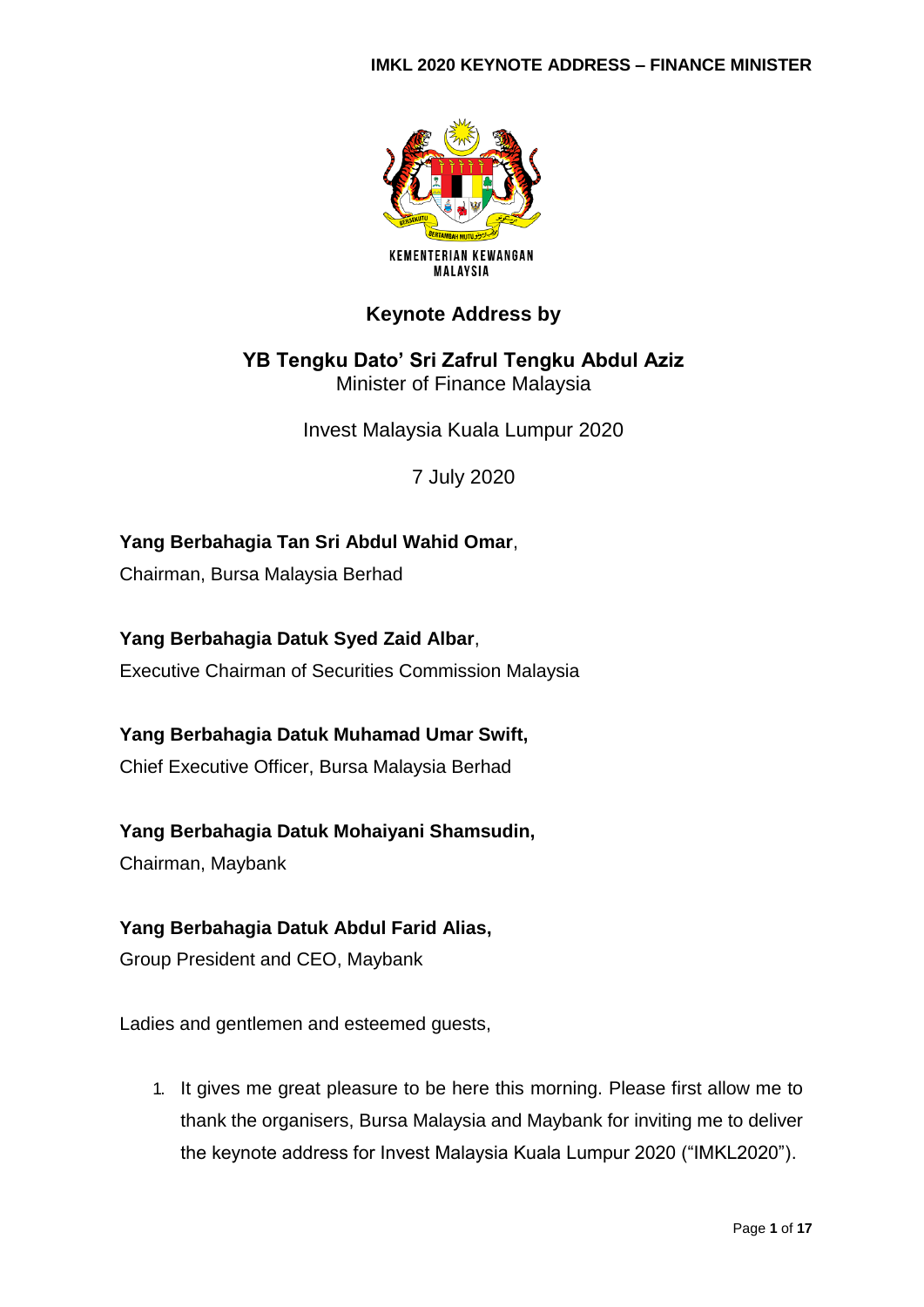- 2. I remember that I used to not only be a participant in Invest Malaysia but also the organiser. And today I have the privilege of addressing all of you as the keynote speaker. Between the two, I must say, giving the keynote is a lot easier than organising the event. Just joking. It is a truly humbling opportunity to be addressing all of you as a member of the public sector.
- 3. I believe throughout the years, IMKL has grown to be the anticipated capital markets event for Malaysia and it will continue to be very important for all capital market players. Given that this is the 16<sup>th</sup> instalment of the annual "Capital Market Conversation", I am sure various aspects of the industry will continue to be discussed, especially on significant areas that could define how the future of the capital markets can and should be in the years to come.
- 4. This includes structural reforms that can be pushed through to ensure longterm sustainable growth as we learn to live in this new normal due to COVID-19, as well as Malaysia's recovery from the current trying times that the nation is facing.

5. We have heard often enough about the unprecedented nature of the COVID-19 pandemic. The IMF describes it as "a crisis like no other", as it impacts all countries simultaneously not just in terms of public health risk, but also in terms of threatening the socio-economic well-being of the global population, and threatening progress made on the Environmental, Social & Governance front. Being fully aware of these risks which could cause long-term structural damage to society and the economy, the Malaysian Government crafted and implemented its 6R strategy, representing **six stages: Resolve, Resilience, Restart, Recovery, Revitalise and Reform.**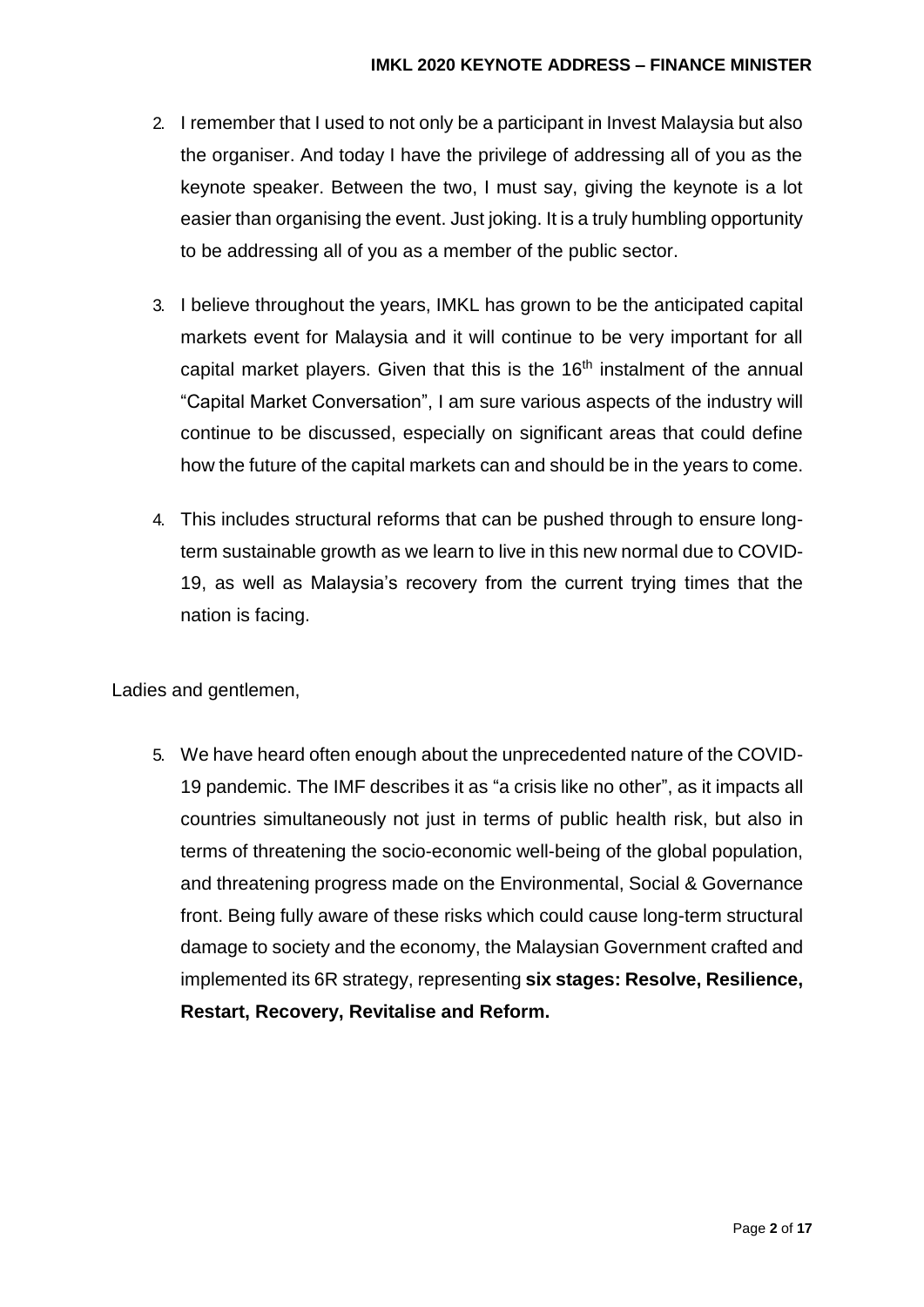- a) The **Resolve** stage entailed introducing the Movement Control Order (MCO) on 18 March in order to flatten the curve. Apart from firmly enforcing a necessary lockdown and constantly educating the public, we also enhanced our public health capacity to ensure we would be able to manage any increase in infections. Thankfully, the number of infections and lives lost were brought under control in a matter of weeks and our efforts have been acknowledged globally. However, just like other countries, our economy has been impacted due to the containment measures.
- b) Thus, under stage 2 of the strategy which is **Resilience**, we introduced the PRIHATIN and PRIHATIN SME+ economic stimulus packages on 26 March and 6 April respectively totalling RM260 billion with three broad thrusts: Firstly, to protect the people, secondly to support businesses, and thirdly, to strengthen the economy. The measures under these packages helped save almost 2.6 million jobs and benefitted around 800,000 businesses.
- c) Nevertheless, the Government recognises the need to do more, particularly in terms of regenerating the economy, creating jobs, as well as bringing back consumer and investor confidence. On 4 May, on the back of the improving public health situation and having met the 6 criteria outlined by the WHO, the Government reopened the economy. **Restart** was the third stage of the 6R Strategy, and we saw workers gradually returning to work and businesses re-opening.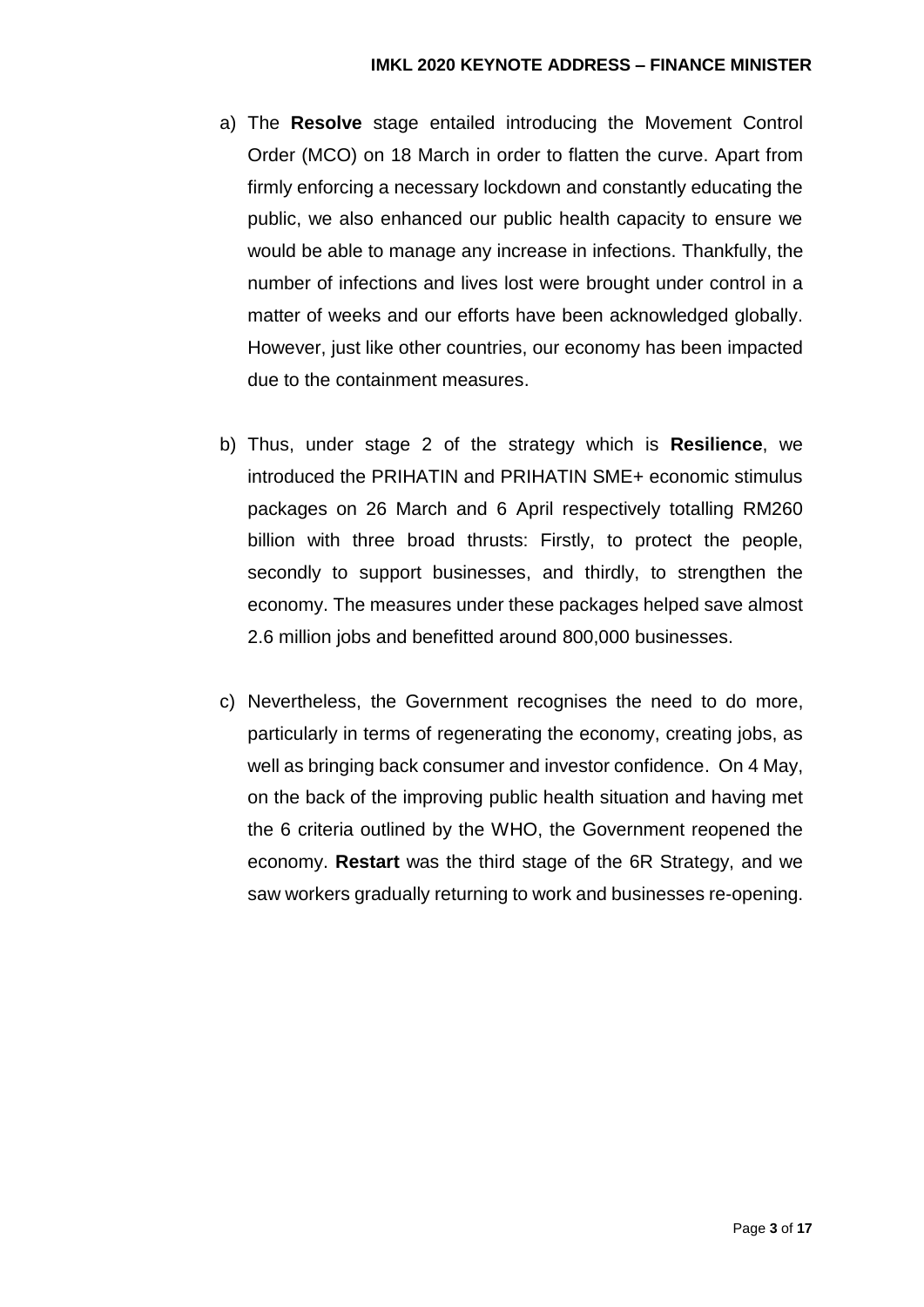- d) We are now in stage 4 of the strategy, namely, **Recovery,** which was when we launched our **National Economic Recovery Plan (PENJANA)** on 5 June. Based on engagement sessions with over 100 stakeholders from both the public and private sectors, PENJANA outlines our **short-term economic recovery plan**. Collectively valued at RM35 billion, the 40 initiatives were crafted to cover 4 main objectives.
	- I. Enabling Work & Reducing Unemployment;
	- II. Ensuring Affordability & Providing Liquidity;
	- III. Digitalisation & Operating in the New Norm; and
	- IV. Increasing Consumer & Investor Confidence
- e) Based on our 6R Strategy, Stage 5 is to **Revitalise** and Stage 6 is to **Reform**. I will touch upon these later, as they comprise proposed measures under Budget 2021, to be announced in November 2020 and the 12<sup>th</sup> Malaysia Plan, which will be made public in January 2021.
- 6. I am aware that the RM295-billion figure under PRIHATIN and PENJANA stimulus packages is huge, and understandably, investors' concerns centre around three main areas:
	- a) **Firstly**, on our budget deficit and other macro indicators;
	- b) **Secondly**, on the resilience and policies of Malaysia's capital markets, and
	- c) **Thirdly**, our policies to get the economy back on track for the short, medium and long-term.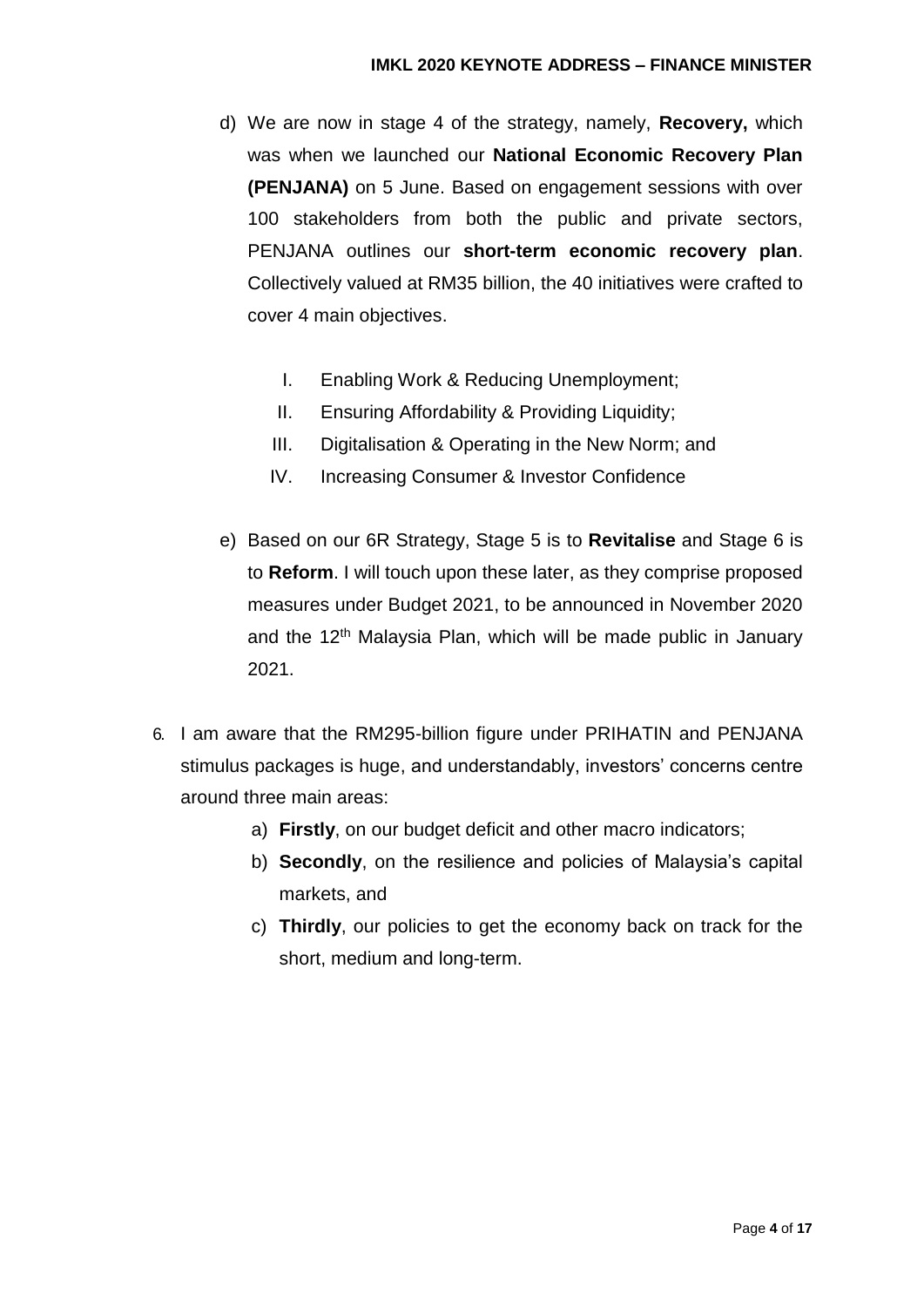- 7. **First, on our macro indicators**. Yes, our **budget deficit** is likely to rise to between 5.8% - 6% this year, largely due to the RM45-billion fiscal injection by the Government through the PRIHATIN and PENJANA measures to protect lives, save jobs and businesses, and to ensure that Malaysia has the ability and capacity to quickly rebound when the global economy re-opens. Most of these measures are either one-off or temporary, which will not have a permanent impact on government finances in the medium term.
- 8. Additionally, whether this budget deficit is a cause for concern must be seen in the light of Malaysia's fiscal discipline and track record in managing its economy. Malaysia's budget deficit was 6.7% during the Global Financial Crisis in 2009 and we managed to reduce this to as low as 2.9% in 2017. Moving forward, I can assure you that the Government remains focused on preserving fiscal discipline to maintain the systemic strength and integrity of the economy. Our commitment is to reduce the fiscal deficit to below 4% of GDP over the next  $3 - 4$  years.
- 9. **Another macro number I would like to touch on is Malaysia's GDP growth**. Our growth for 2020 has been estimated to be within the range of -3.8% to 0.5% by various agencies like the Bank Negara Malaysia (-2.0 – 0.50%), IMF (-3.8%) and World Bank (-3.1%). This is wholly expected, as more than 150 out of 195 countries in the world are expected to post negative growth in 2020. But what is most important is to ensure that a health crisis does not turn into an economic crisis: This is why Malaysia has rolled-out PRIHATIN and PENJANA.

10. Based on our swift action, a few international agencies have forecast Malaysia's GDP growth in 2021 to be in the range of 6.3% - 7.5%<sup>1</sup>, subject to our continued success in managing COVID-19, as well as in steering and nurturing the economy towards recovery and growth. As Malaysia is an open economy, whether our growth will be a U-shaped or V-shaped recovery will also depend on external factors such as the recovery of our major trading partners as well as the restoration of global supply chains. As of Monday, 6

<sup>1</sup> <sup>1</sup> Malaysia's 2021 GDP Forecast: World Bank 6.9%, IMF 6.3%, S&P 7.5%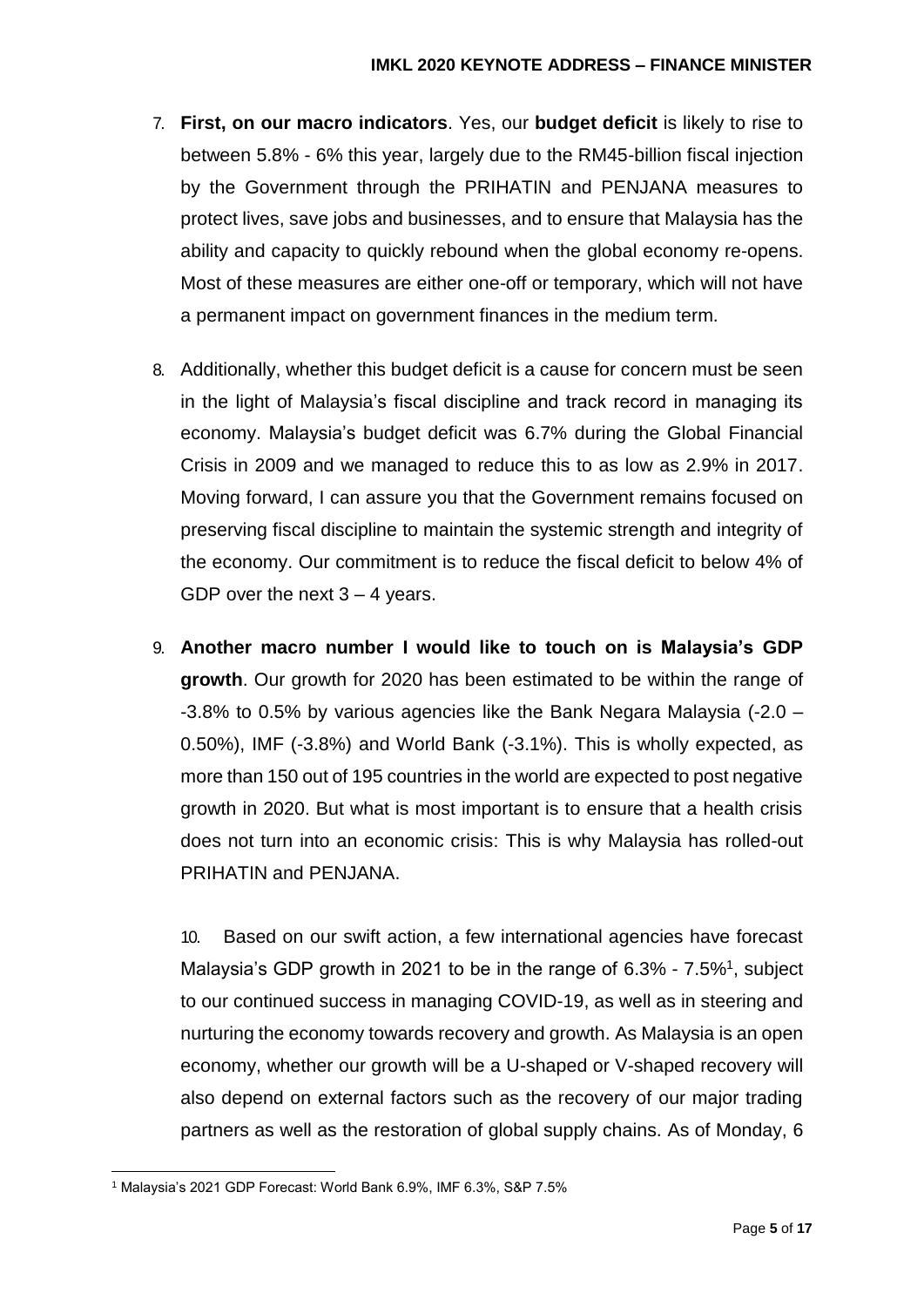July 2020, we recorded only 5 new cases, with only 198 active cases and approximately 98% recovery rate. The rate of infections may have been low in our country, but the public has been constantly reminded against complacency. Everyone has been urged to continue complying with the SOPs for various sectors and activities in order to prevent new infections in the country.

- 11. The **second factor** I would like to touch on is the health and resiliency of Malaysia's capital markets. Over the past decade, Malaysia's capital markets have grown by an average of  $5.1\%^2$  annually, valued at over RM3 trillion, is now twice the size of our GDP. This is represented almost equally in terms of total equity market capitalisation, as well as the value of bonds outstanding.
- 12. We have seen positive sentiment in our equity market supported by both domestic retail and institutional investors. As at end June, the FBM KLCI has shown resilience relative to other countries. Within ASEAN emerging markets, we are the best performing market<sup>3</sup>. Furthermore, as at market close yesterday, the FBM KLCI is close to recouping over RM200 billion in market capitalisation, taking the market cap back to levels seen at the start of the year.
- 13. In terms of the total assets managed by fund managers, we have seen an average annual growth of 9.0%<sup>4</sup> to RM823 billion as at end-2019. This was driven by investments in unit trust funds, which saw average annual growth of 8.7% throughout the same period, with a total net asset value of RM482 billion. Without a doubt, the capital markets have served as a key platform to mobilise savings and investments by efficiently allocating resources to finance businesses that create jobs and wealth.

<sup>1</sup> <sup>2</sup> Compounded annual growth rate (CAGR) of the total market capitalisation from 2010 to 2019.

<sup>3</sup> YTD performance for ASEAN emerging markets – FBM KLCI: -5.5%, SET INDEX: -15.2%, PCOMP INDEX: - 20.6% and JCI INDEX: -22.1%

<sup>4</sup> CAGR for total assets under management (AUM) for the fund management industry from 2010 to 2019.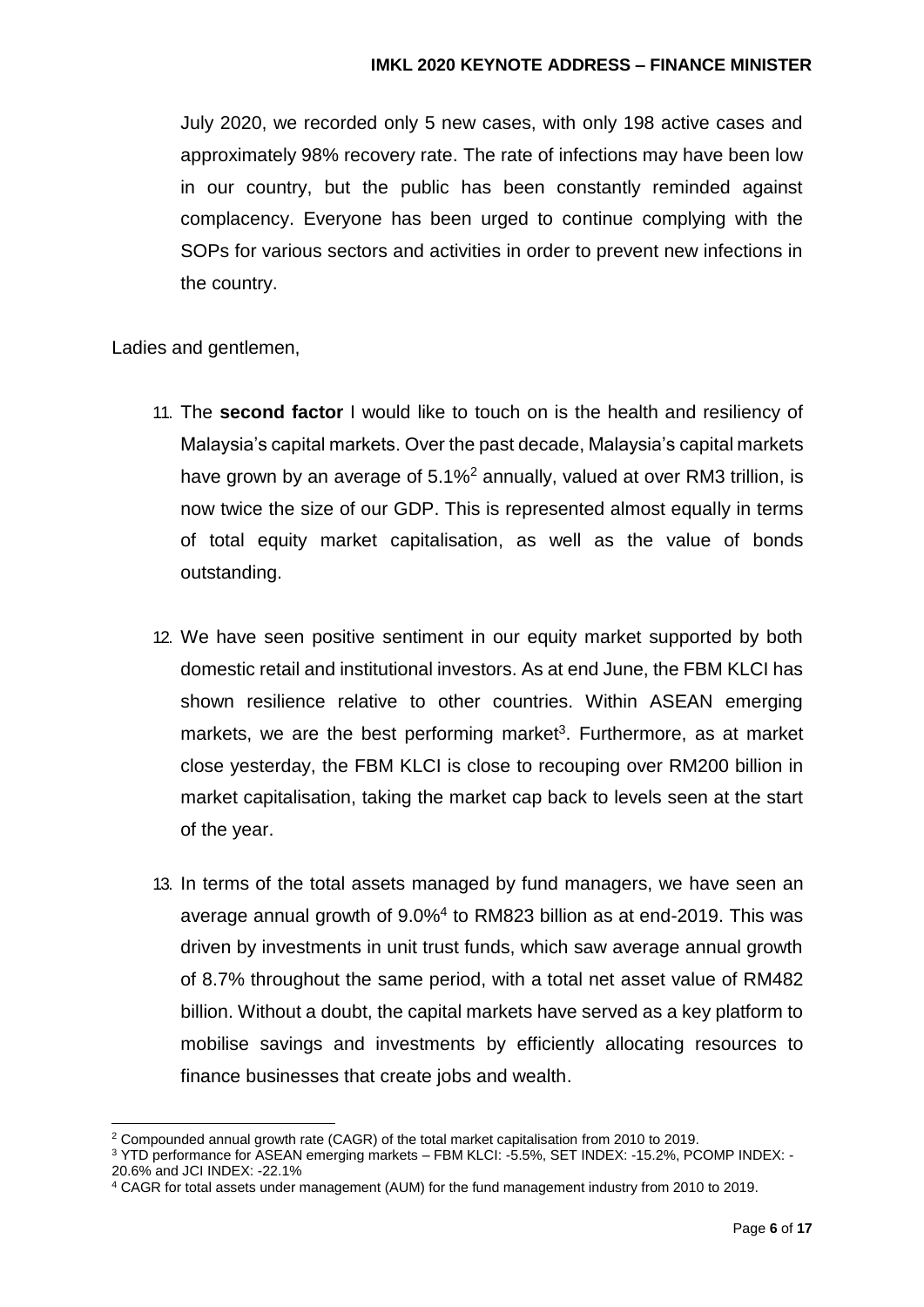- 14. On 4 May this year, Malaysia began its recovery phase. **In May alone, we saw the average daily trading value increase by 65% compared to April**. We also saw record high for the daily trading value of RM9 billion. Daily volume of 11 billion shares was hit in the same month, **a level not seen since 2010**. This reflects investors' optimism in the gradual reopening of Malaysia's economy, underpinned by a low interest rate environment.
- 15. In terms of trading, local retail investors have bought a net of more than RM6 billion as end-June, with average daily trading value (ADV) of RM0.9 billion. This is about 90% of local institutional ADV. This is further supported by 128% growth in ADV compared to an average annual growth of 9.7% for the past three years.
- 16. As they say, behind every crisis there is an opportunity. We believe that investors returned to the Malaysian markets in May to invest in companies that would benefit not just from the re-opening of the economy, but also from the raft of stimulus measures, and tax incentives offered by the Government.
- 17. You need not take my word for this. If you are looking for objectivity, just look at various **global rankings that have also validated Malaysia's position on numerous metrics, and are testimonial to our sound policies and measures.** I am pleased to share that Malaysia ranks:
	- a) 4<sup>th</sup> globally in handling the COVID-19 crisis according to the Toluna-Blackbox Index of Global Crisis Perceptions 2020;
	- b) 12<sup>th</sup> in the World Bank's Ease of Doing Business 2020 Report;
	- c) 12<sup>th</sup> in the DHL Global Connectedness Index 2019;
	- d) 26th in the Global Talent Competitiveness Index 2020; and
	- e) 27<sup>th</sup> in the World Economic Forum's 2019 Global Competitiveness Index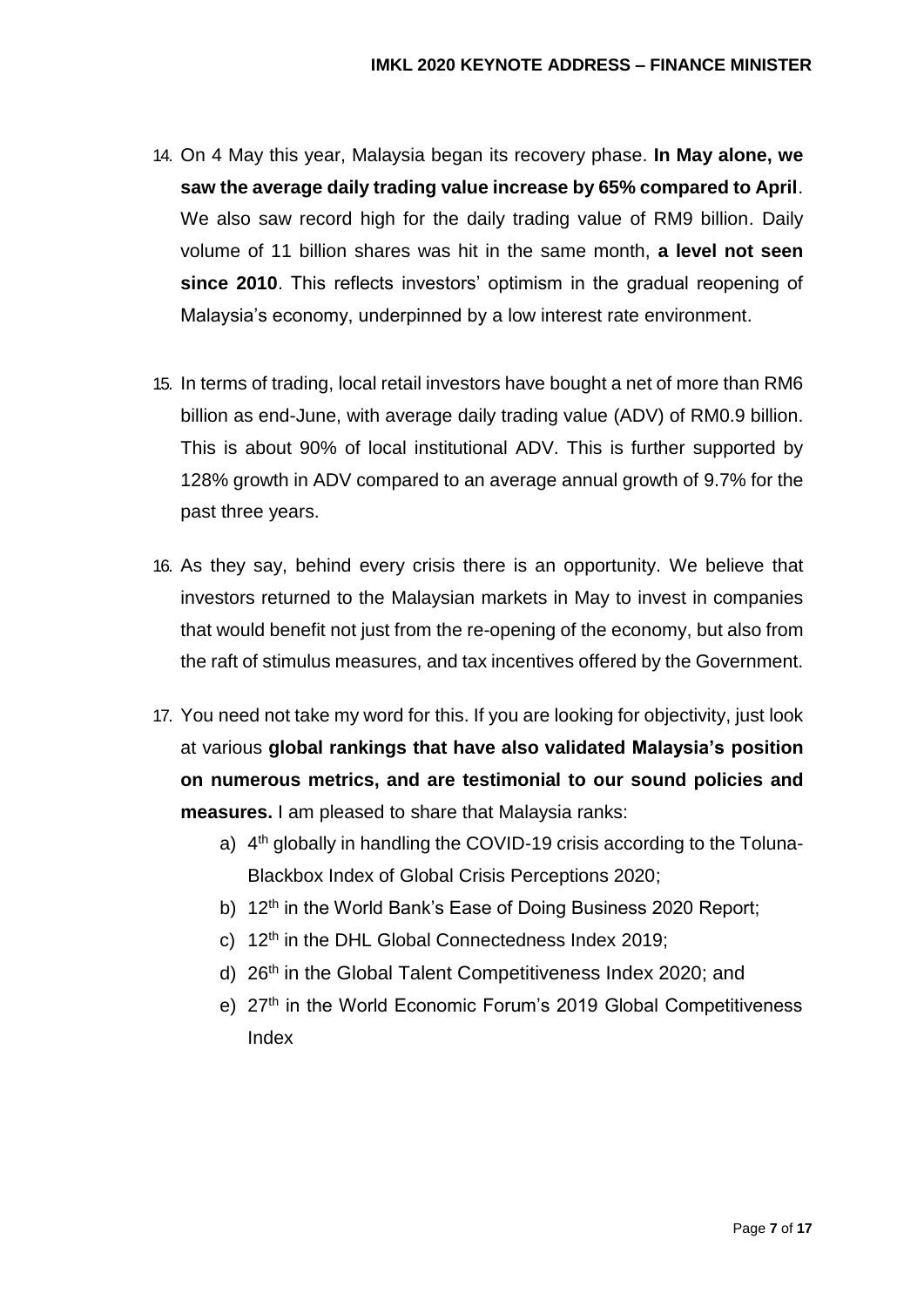- 18. From those rankings, Malaysia's total approved investments is a testament of our position within the **ease of doing business**. In 2019, against a backdrop of challenging global environment:
	- a) Malaysia recorded RM208 billion in approved investments.
	- b) Foreign Direct Investment (FDI) accounted for 40% whereas Domestic Direct Investment (DDI) was the rest. This has translated into more than 5,000 projects, which are expected to create more than 120,000 jobs. United States, China and Japan are the largest contributors, making up 66% of the total approved FDI.
- 19. Additionally, the international and domestic business communities have remained committed to the Malaysian markets:
	- a) Over the years, many international companies and MNCs have started establishing vendor development programmes and supply chain management initiatives with local companies and suppliers. These local suppliers have now become large manufacturers in their own right, and quite a few are now listed on our stock exchange, providing employment opportunities for our local talents.
	- b) Earlier this year, **five manufacturing and services projects by foreign investors worth RM4.6 billion were approved in sectors such as electrical and electronics as well as medical devices.**
	- c) Another notable example is B. Braun Medical Industries which has invested more than **RM2 billion in manufacturing facilities** in Malaysia. This has benefitted more than 200 local SMEs in the medical device industry's supply chain ecosystem.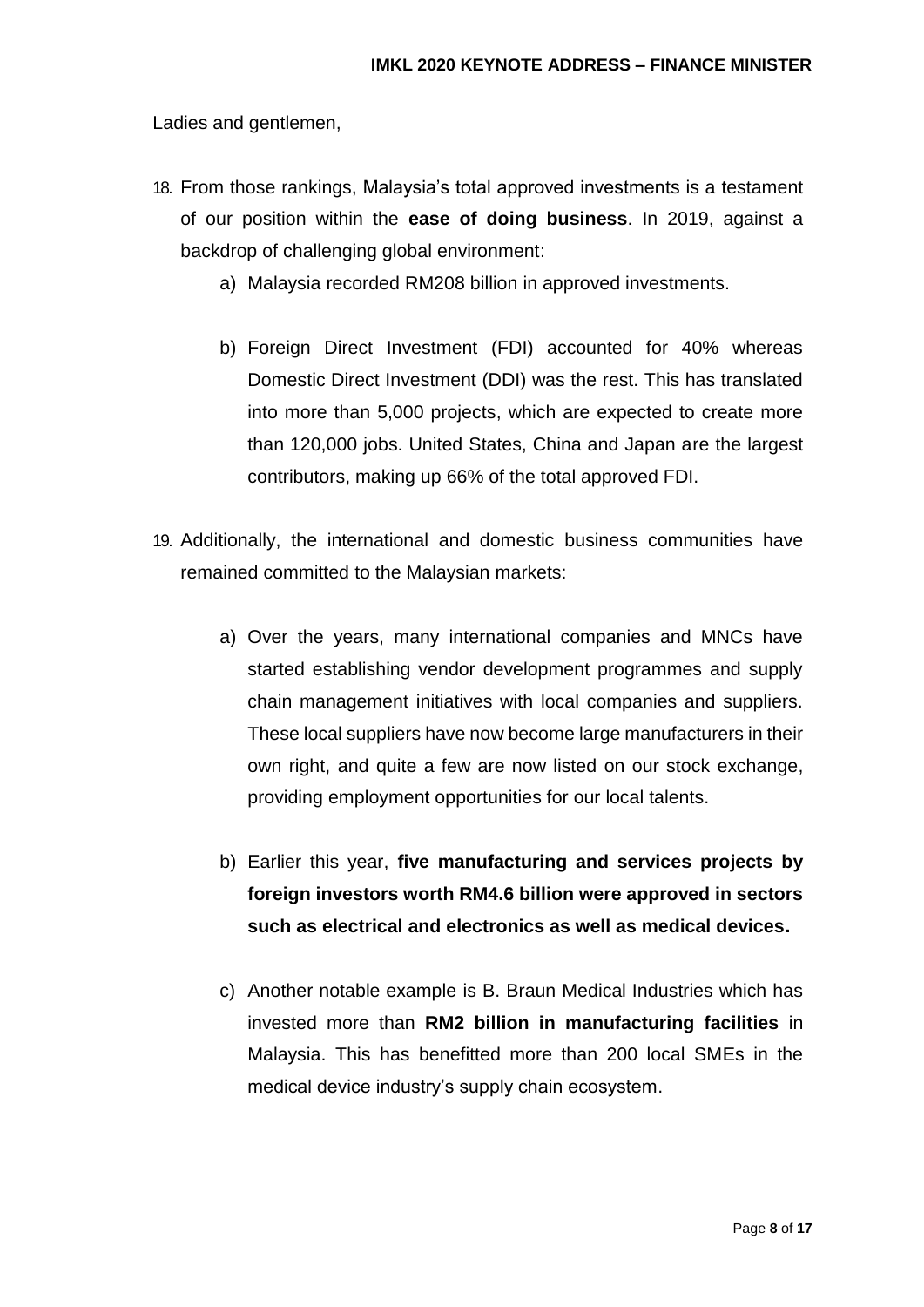- d) In terms of our **home-grown success stories**, Press Metal Aluminium has established itself as the largest integrated aluminium producer in ASEAN with an extensive global presence. From its modest beginning as a privately-owned local aluminium extrusion company in 1986, they now have a market capitalisation of more than RM18 billion.
- 20. There is a long list of other investors that firmly validate Malaysia's competitiveness and attractiveness as an investment destination. I would like to assure everyone that the Government remains committed in supporting foreign investors, particularly those who add-value to Malaysia's economic pillars beyond job creation, such as the nurturing of Malaysian talent and companies towards becoming global players.

-

- 21. The **third factor** I would like to touch on are our **policies to get the economy back on track.** Before I talk about medium-and longer-term plans for our economy, I would like to first highlight several investor-specific shortterm recovery measures under PENJANA. These include incentives<sup>5</sup> such as:
	- a) Corporate tax exemption for 10 to 15 years for relocation of overseas manufacturing facilities to Malaysia, to take advantage of supply chain disruptions and making local supply chains more resilient;;
	- b) 100% Investment Tax Allowance for 3 years for new investment in manufacturing sectors; and
	- c) Expedited Manufacturing License approval for non-sensitive industries within 2 working days.

<sup>5</sup> Incentives include **(a)** 0% tax rate for 10 to 15 years for new investment in manufacturing sectors with capital investment between RM300 million or above; **(b)** 100% Investment Tax Allowance for 3 years for existing company in Malaysia relocating overseas facilities into Malaysia; **(c)** Special Reinvestment Allowance for manufacturing and selected agriculture activity; **(d)** Additional operating expenditure for MIDA to undertake marketing and promotional activities; **(e)** Establishment of Project Acceleration & Coordination Unit (PACU) at MIDA to facilitate all necessary approvals; **(f)** Enhancement of the Domestic Investment Strategic Fund; and (g) Expedited Manufacturing License approval for non-sensitive industry within 2 working days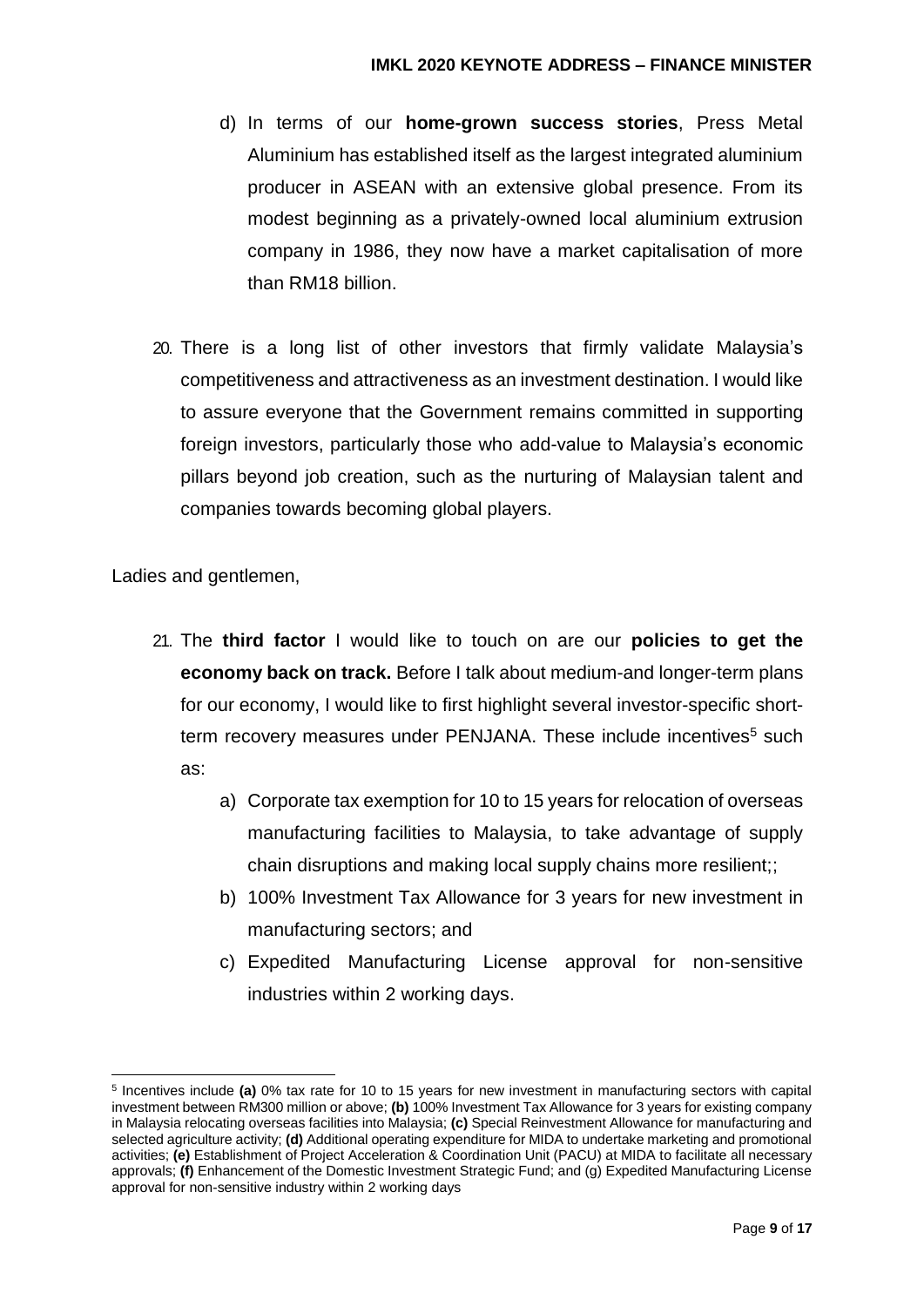- 22. The objective of these measures is to attract investors, which is interlinked with three other PENJANA objectives I outlined earlier, which are firstly, to generate jobs, secondly to ensure affordability and provide liquidity; and lastly digitalisation and operating in the new norm. It is important for us to ensure investments keep coming in, while also seizing the opportunity from trade diversions and attracting multi-national companies to relocate to Malaysia.
- 23. Next, on our **medium and longer-term plans**. Moving forward, as part of our fifth and sixth phases of the 6R Strategy, the "**Revitalise**" stage will be represented by our Budget 2021; while the "**Reform**" stage will be in the 12th Malaysia Plan.

- 24. Allow me to share some thoughts on Budget 2021. **Budget 2021** will be framed across **4 broad themes,** all of which centre around **creating a better Government. These themes are:** 
	- a) **First, caring for the people;**
	- b) **Second, steering the economy;**
	- c) **Third, sustainable living; and**
	- d) **Fourth, enhancing public service delivery.**
- 25. **First, on caring for the people**:
	- a) The first goals of the PRIHATIN and PENJANA packages are to protect the Rakyat and to empower the Rakyat, respectively.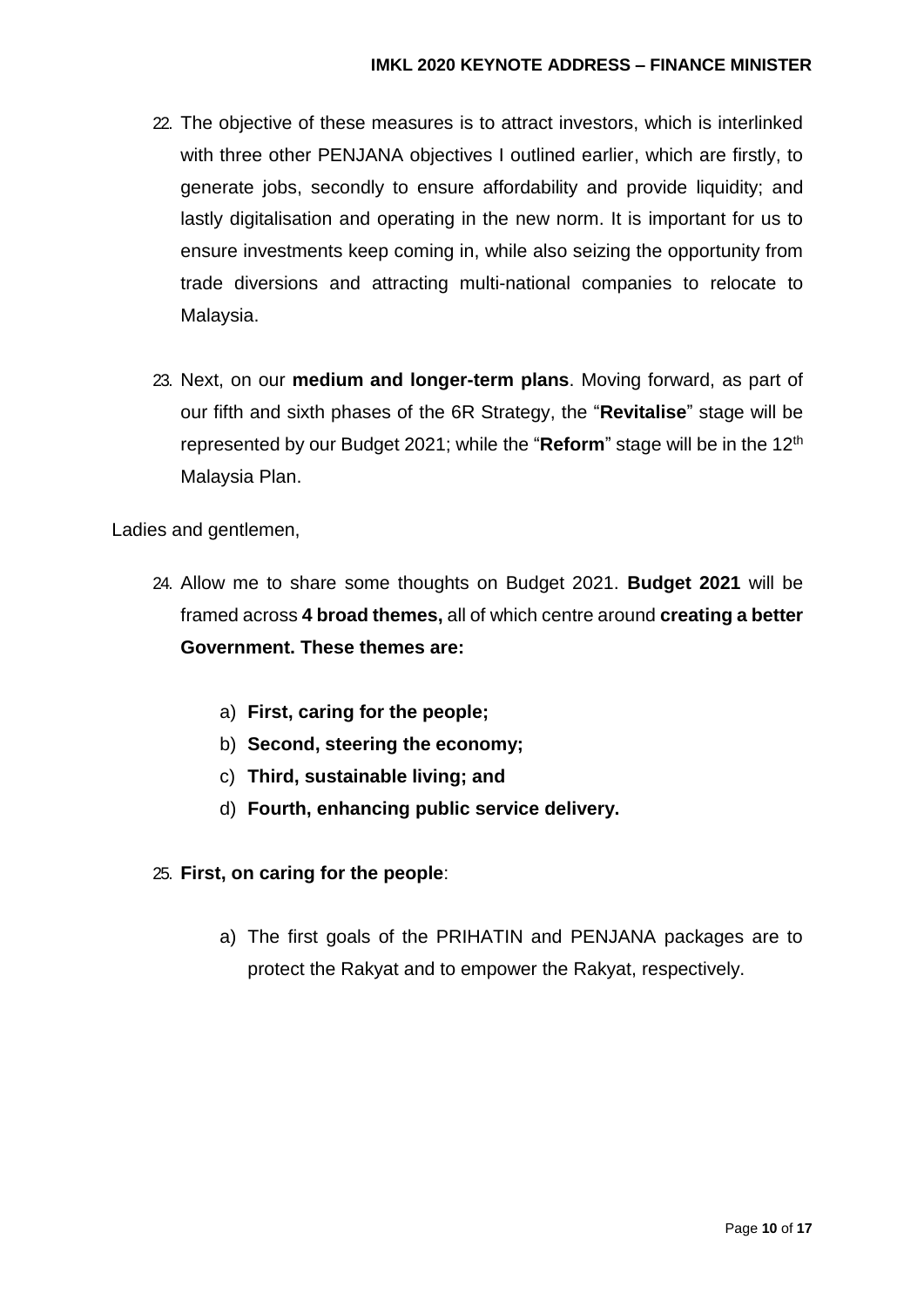- b) Moreover, Malaysians have shown the will to build a better society and have demonstrated it admirably during the nation's toughest months. Movements such as *#KitaJagaKita* (or We Care for Us) have witnessed Malaysians -- young and old – coming together with NGOs and corporations, help their fellow Malaysians. From gathering donations for frontliners to providing food for vulnerable segments of society, the Malaysian spirit of unity in diversity shine bright.
- c) As such, the Government believes that we can empower this spirit to build entirely new foundations for our economic and social systems, to create a fairer and more wholesome future. This will require more effective engagement between government, the private sector, civil society, and the Rakyat.
- d) **Education and employment, social protection and social mobility**, will thus feature prominently in Budget 2021.

## 26. **Secondly, on steering the economy**:

- a) Among the related areas under this theme include ensuring GDP growth for 2021, increasing FDI and consumer confidence – which I have touched upon earlier in my speech. An equally important area is enhancing the usage of technology and digitalisation across various public and private sectors to spur economic growth.
- b) In this regard, the lockdown in March and April this year **effectively accelerated the adoption of technology across the board**, whether by individuals, SMEs or corporates.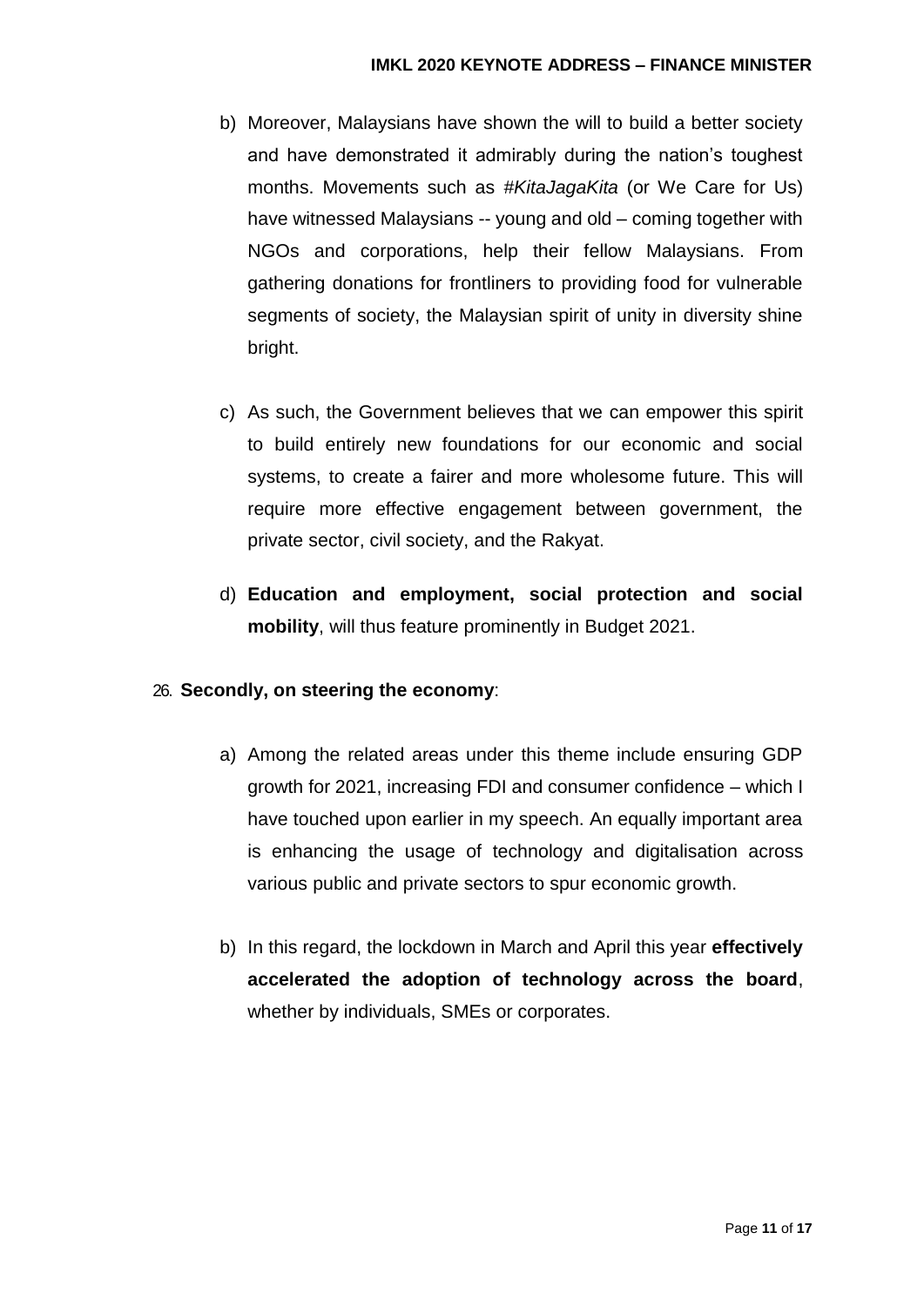- c) Under the stimulus packages, the Government has allocated close to RM1 billion<sup>6</sup> to, among others, further encourage technological and digital adoption by SMEs and nurture digital innovation by startups. All these are part of the Government's push towards being ready and competitive in the 4<sup>th</sup> Industrial Revolution.
- d) From the capital markets' perspective, thanks to Bursa Malaysia and Securities Commission's (SC) push on digital technology to enable more cost-efficient online trading and investment platforms, it is encouraging to see both retail and institutional investors embracing digitalisation and taking advantage of a more seamless and costefficient means of equity trading:
	- In the first quarter of this year, 74% of the average daily trading value done by retail investors were transacted online. Across all investors, **online trading has increased to 41%, compared to 31% during the same period in 2019.**
	- This year alone, we saw a significant increase of retail participation in the equity market, particularly from the youth<sup>7</sup> segment and via online channels. In the first quarter this year, there was a 96% year-on-year increase in CDS account opening. **Moreover, out of the 50,000 new accounts opened as at end April, almost half were youths**. For many of today's youths, technology is synonymous with infinite and instantaneous opportunities.

<sup>1</sup> 6 (i) Micros and SME e-commerce Campaign: RM70 million, (ii) Shop Malaysia e-Vouchers: RM70 million; (iii) Technical and Digital Adoption for SMEs and MTCs: RM700 million; and (iv) Technology Start-ups Relief Facility: RM100 million

<sup>7</sup> Millennials, investors aged between 18 to 35 years old.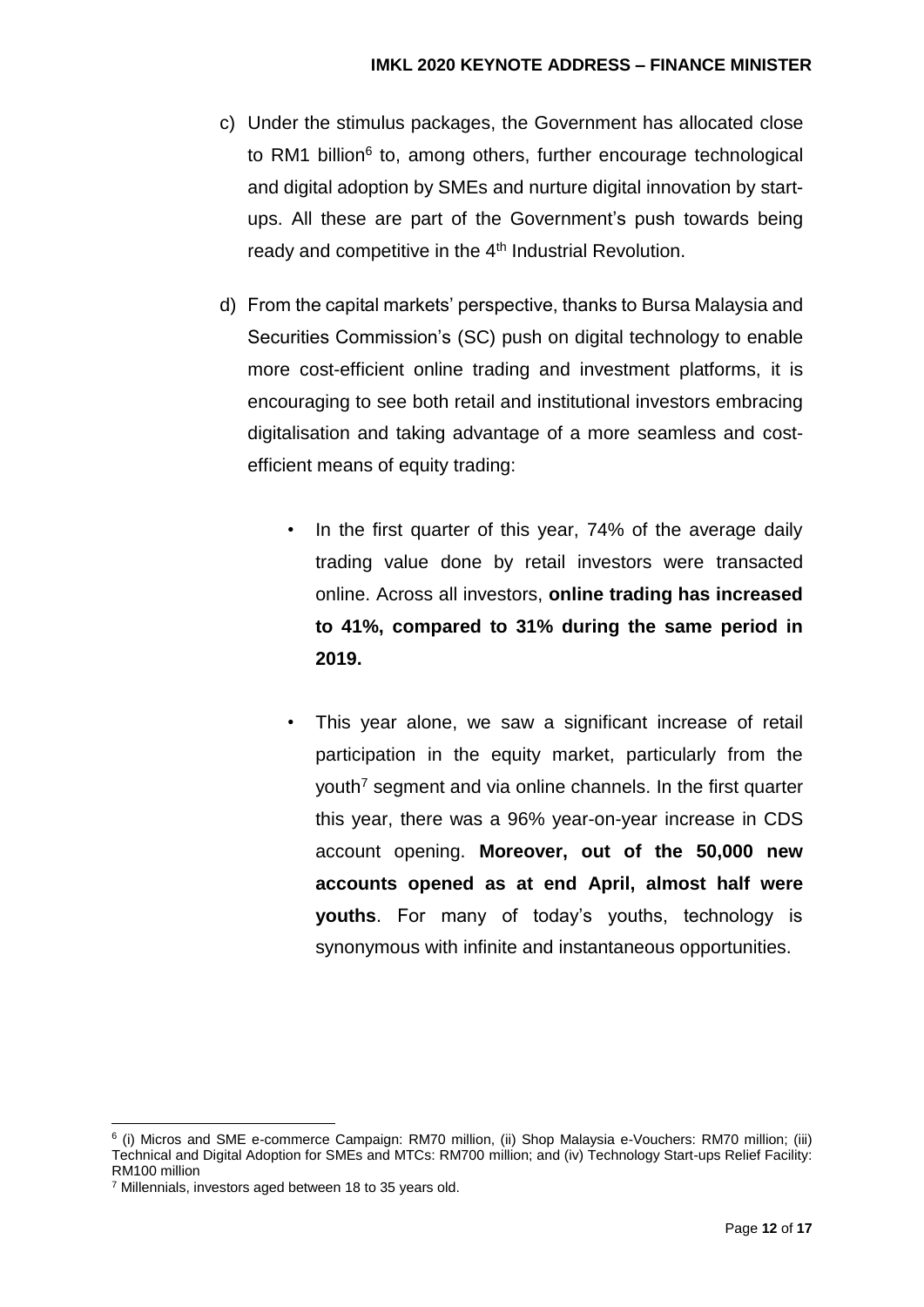- e) We have also seen deals reflecting the trust and confidence in our domestic **fintech space**. Recently, Great Eastern made a RM300 million strategic investment in a newly formed digital financial services unit of Axiata Group.
- f) Today, I am pleased to announce that we will facilitate for greater diversity in intermediary models in the securities market, such as algorithmic trading platforms, digital-only brokers and more. The SC, working in tandem with Bursa, will be enabling a more facilitative market structure, allowing for more flexible business models with more efficient capital structure. We believe that this will also spur greater innovation, create greater diversity in market participants and most importantly enhance value for investors.
- g) Bursa Malaysia, SC and Bank Negara, have continuously introduced and supported measures to further increase the transparency, dynamism, and vibrancy of our capital and financial markets. I believe that all this will contribute towards our economic recovery and growth into 2021.

## 27. Third, on **improving sustainable living**:

a) One of the blessings in disguise of the pandemic is that it has shown how radically we can change our lifestyles. Almost instantly, the crisis forced businesses and individuals to **step up – not just digitally but also from an ESG perspective – to support their workers, customers, and local communities**.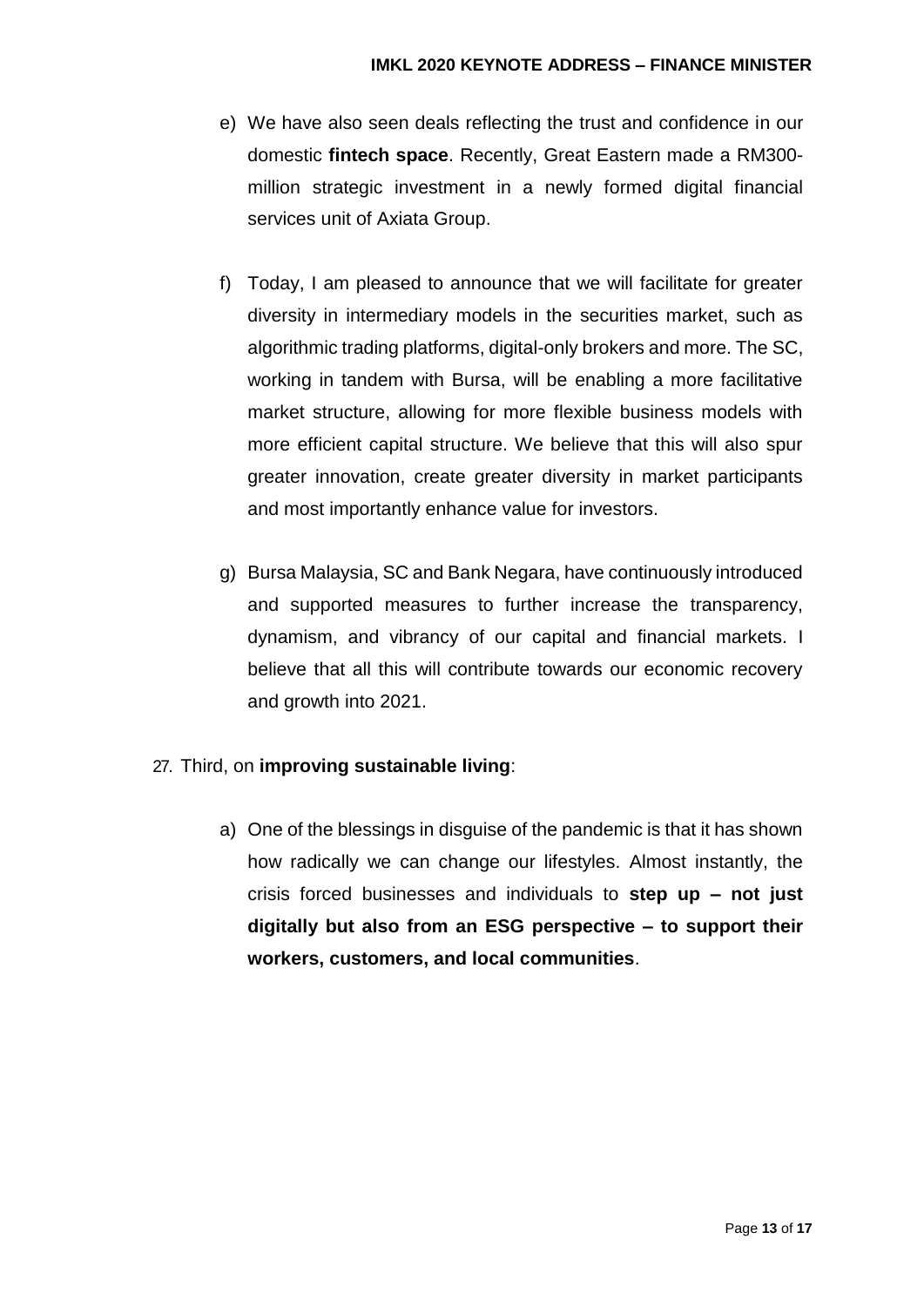#### **IMKL 2020 KEYNOTE ADDRESS – FINANCE MINISTER**

- b) In addition, the COVID-19 pandemic has not slowed down the momentum for sustainable investing. In fact, in many markets including the US, **we have seen companies that embrace and practice ESG principles perform better.** Over a 5-year performance period, the FTSE4Good US 100 has outperformed the US Large Cap with 80% cumulative returns relative to approximately 65% for the latter. Similarly, for Malaysia, in May, our benchmark index for ESG-focused companies, **the FTSE4Good Bursa Malaysia Index, outperformed FBM KLCI with 1-month returns of 5.3% relative to 4.8% for the latter**. The dividend yield for the FTSE4Good Bursa Malaysia Index was also higher at 4.0%, relative to 3.8% for FBM KLCI and 3.7% for FBM EMAS.
- c) Moreover, companies with good governance have shown better resiliency. As at end-April, the MSCI World Governance Quality index is down by 5%, whereas the MSCI World is down by 10%. This is further supported by MSCI's<sup>8</sup> research that companies with higher ESG score has a substantively lower cost of capital.
- d) In fact, we already have existing ESG-related incentives $9$  such as tax exemptions on management fees income for fund management companies managing SRI funds and Shariah-compliant funds; the extension of tax deduction on the cost of issuing SRI Sukuk for another 3 years until year of assessment 2023; and extension of the Green Investment Tax Allowance (GITA) and Green Income Tax Exemption (GITE) until 2023.

-

<sup>8</sup> From Ashish Lodh, "*ESG and the Cost of Capital*", MSCI ESG Research 25 February 2020

<sup>9</sup> Full list of incentives from Budget 2020:

**<sup>(</sup>a)** Tax exemptions on income for fund management companies managing Sustainable and Responsible Investment (SRI) funds and Shariah-compliant funds;

**<sup>(</sup>b)** Tax deduction on the cost of issuing SRI Sukuk will be extended for 3 years until YA 2023;

**<sup>(</sup>c)** Expand the qualifying list of green assets for Green Investment Tax Allowance (GITA) under the MyHijau directory. The GITA and Green Income Tax Exemption (GITE) incentives will be extended to 2023.

**<sup>(</sup>d)** RM10 million allocation for a joint Government-United Nations SDG fund to co-finance SDG initiatives.

**<sup>(</sup>e)** RM5 million for civil society engagement to address SDGs at the local level;

**<sup>(</sup>f)** Doubling the Sustainable Development Financing Fund under Bank Pembangunan to RM2 billion. Through Energy Performance Contracting (EPC), the upfront capital investment into energy saving equipment for Government buildings will be repaid through the savings in utility costs achieved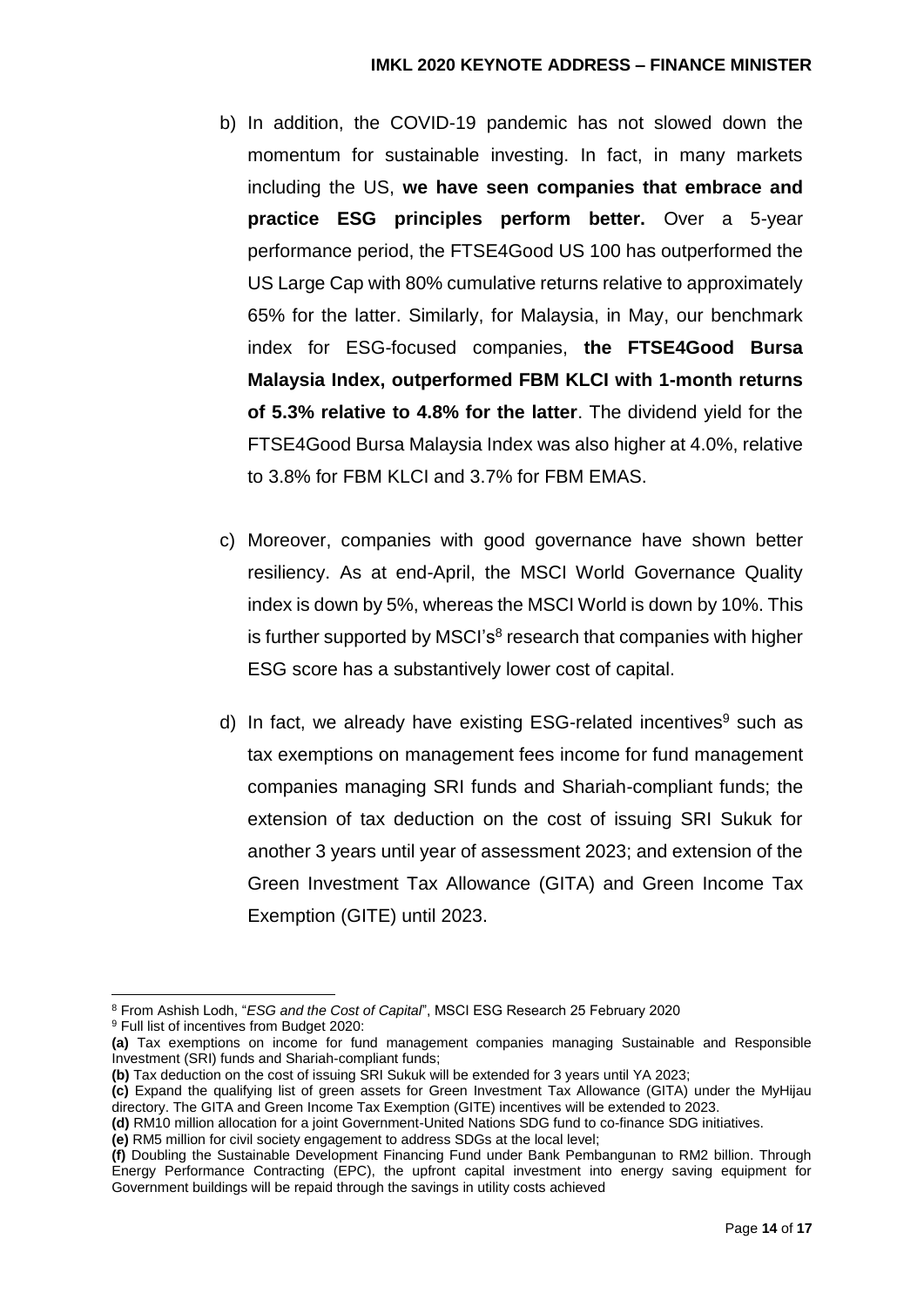e) **I would like to challenge companies to use the COVID-19 crisis as a springboard to either strengthen their ESG agenda, or begin incorporating ESG principles within their business and operations**. Environment is, of course, only one aspect of the equation. The crisis has highlighted more of the "Social" and "Governance" aspects of ESG, which the Government has wholly taken to heart. The Government always welcomes collaboration in this space.

### 28. Fourth, on **enhancing public service delivery**:

- a) I would like to briefly touch on the LAKSANA unit, which is the **Inter-National Agencies Economic Stimulus Coordination and Implementation Unit**. LAKSANA sits within the Ministry of Finance and is responsible for monitoring the implementation of PRIHATIN and PENJANA measures. By coordinating real-time data-feeds and data-sharing across 53 Ministries and agencies, LAKSANA adopts a data-driven approach which enables more effective monitoring and tracking. The data collected is so granular, and when necessary, enhancements or interventions can be deployed more quickly and cost-efficiently, ensuring assistance is properly delivered.
- b) The Government aims to be **outcome-focused** and support the Rakyat and businesses in a more **targeted manner**. In short, it should not be merely about the amount of funds disbursed, but whether the measures are impacting lives and livelihoods in a meaningful way. The results of these measures are also shared with the public on a weekly basis.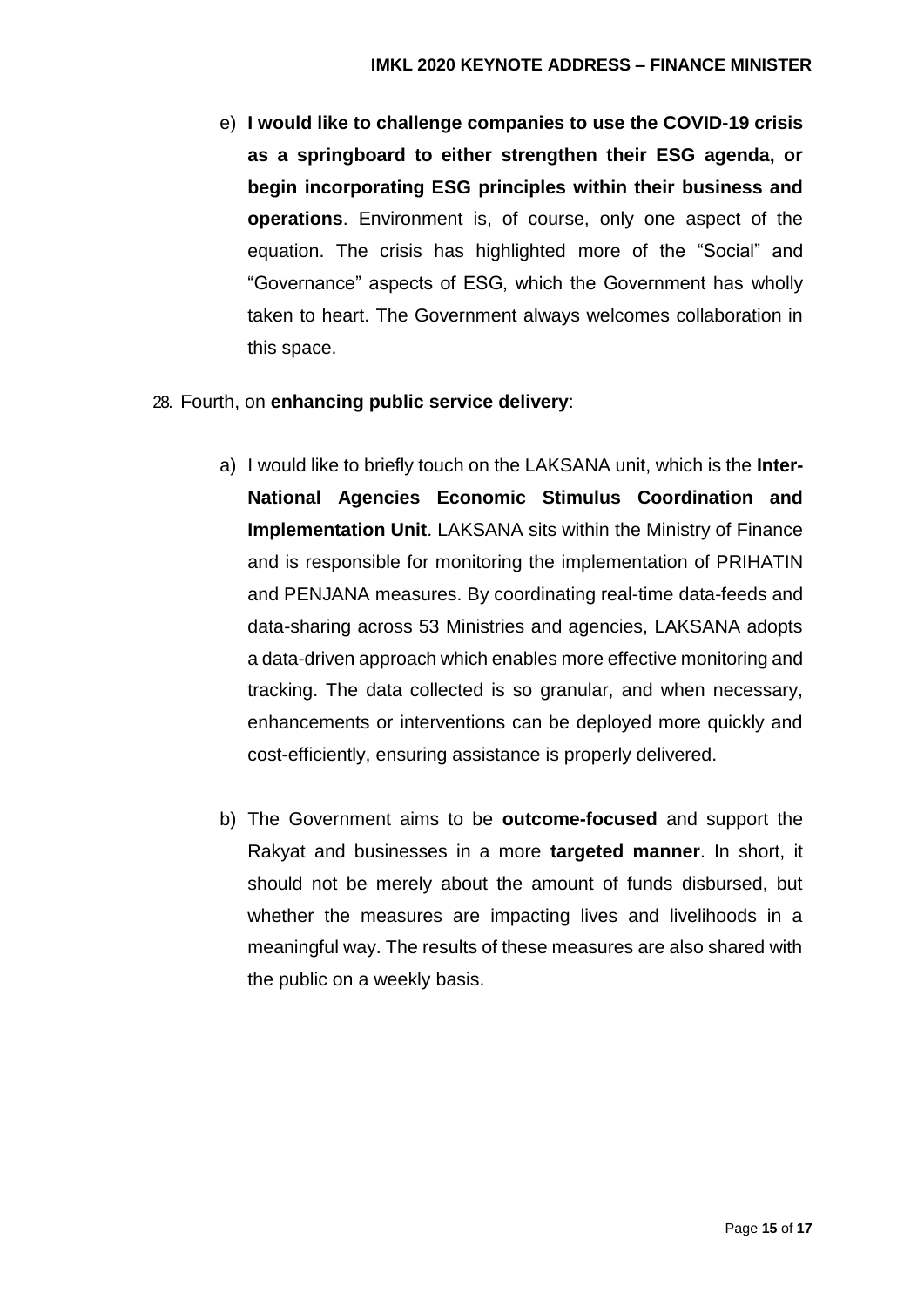- 29. Historically, Malaysia has remained resilient despite strong headwinds, including the Asian Financial Crisis and the Global Financial Crisis due to our sound economic fundamentals and well-developed institutional framework. Today, Malaysia's economy is also better diversified.
- 30. Additionally, we have a strong external position, supported by current account surplus, adequate level of international reserves and large external assets held by banks and corporations. To date, Malaysia's foreign currency external assets continue to exceed its foreign currency liabilities at 95% relative to 45% for the latter.
- 31. Together with the flexible exchange rate and a highly liquid and deep domestic Government bond market, we do not have to rely much on external funding.
- 32. Moreover, this is complemented by a deep and well-regulated financial market. The Government is also committed towards ensuring effective delivery of public services, better governance, good management of public finance and structural reforms for the long-term sustainability and resiliency of the Malaysian economy.
- 33. I trust our future plans set out earlier are clear, particularly in terms of the **four themes that will frame our Budget for 2021**. I hope this will set the tone for the deliberations and conversations throughout this event. We really need more innovative ideas on how to leverage digitalisation, and also how to incorporate ESG considerations into our forward planning to propel Malaysia ahead under the new normal, ensure that Malaysia will be more business and market-friendly and grow investors' confidence.